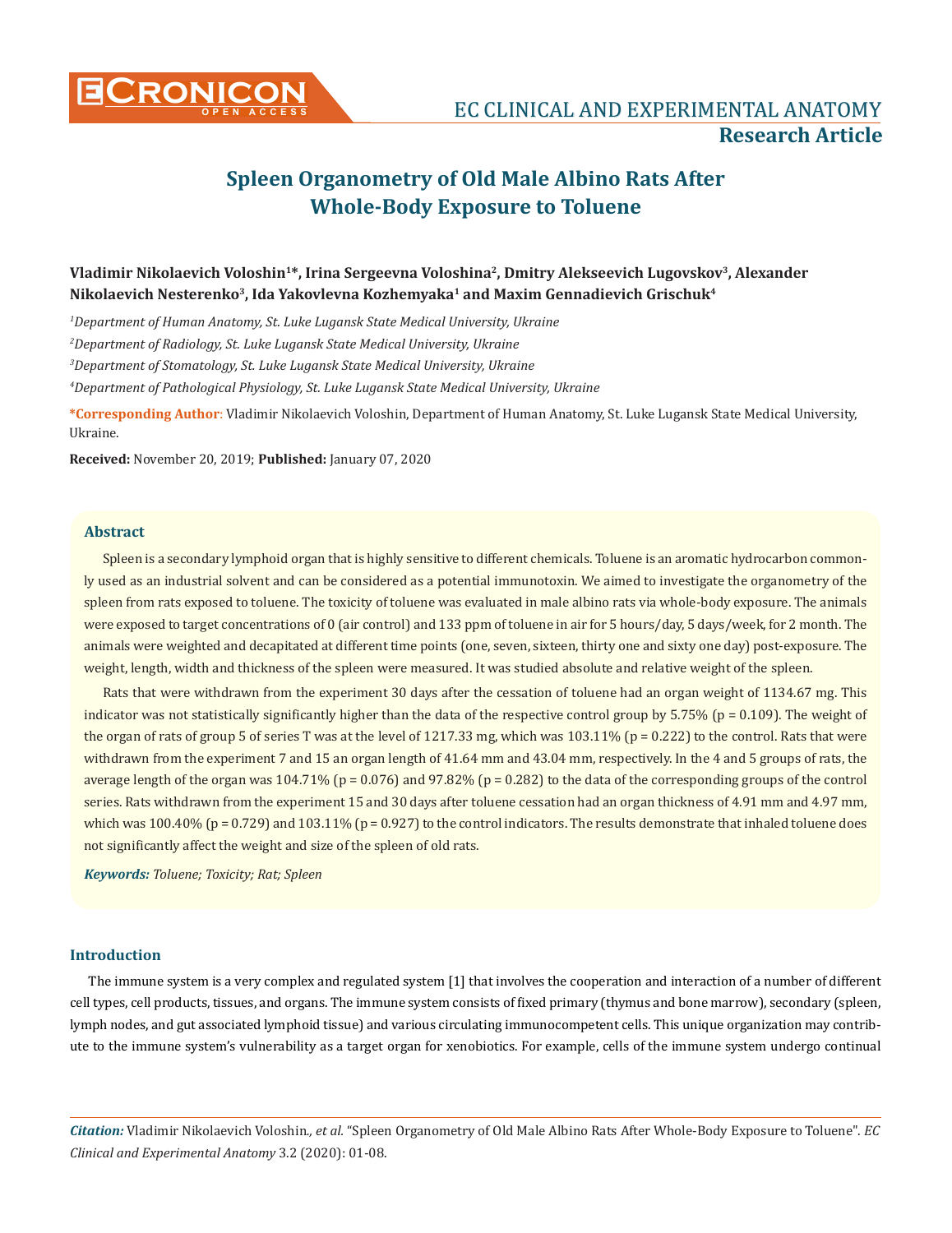02

proliferation and differentiation for self-renewal to maintain immunocompetence and thus can be affected by xenobiotics that alter this cellular balance. In addition, data indicate that immune responses can be regulated by other organ systems such as the nervous and endocrine systems [2,3]. Although the immune system is not typically considered as an organ primarily involved in the absorption or metabolism of xenobiotics, parts of the immune system (e.g. gut-associated lymphoid tissue) receive significant initial exposure after ingestion and immune cells have been reported to metabolically activate xenobiotics [4] and thus along with the liver, may play an important role in mediating a particular metabolizing effect on immunocompetence. Several animal studies have identified a number of chemicals with a potential to cause immunosuppression. These chemicals are commonly used in the workplace such as pesticides, metals, and industrial chemicals [5]. The possibility that environmental pollutants may interfere with immune functions in humans has been raised in a growing number of studies focusing on subjects accidentally or occupationally exposed to industrial or environmental chemicals [6]. Toluene is found in gasoline, acrylic paints, varnishes, lacquers, paint thinners, adhesives, glues, rubber cement, airplane glue, and shoe polish. At room temperature, toluene is a colorless, sweet smelling, and volatile liquid [7]. Toxicity can occur from unintentional or deliberate inhalation of fumes, ingestion, or transdermal absorption. With bagging, exhaled air is rebreathed and resulting hypoxia and hypercarbia may add to the disorienting effects of the solvent [8]. The Occupational Safety and Health Administration (OSHA) has determined the acceptable level of occupational exposure to toluene for people in the workplace. The Permissible Exposure Limit of 200 ppm is considered an acceptable level of exposure as a time- based average for an 8-hour workday [9]. Toluene levels of 500 ppm are considered immediately dangerous to life and health. Though the role of the global and occupational environment in the development of lymphoid organs reactions is obvious [10], morphology of the rat spleen under influence of toluene is unclear. Thus, the present study was undertaken to study the gross anatomical and histological alterations of the spleen of albino rats exposed to toluene.

#### **Materials and Methods**

Sixty old male laboratory albino rats were obtained from St. Luke Lugansk State Medical University Laboratories. When received, the rats were 88 - 92 days of age and weighed 300 - 330g. Rats were maintained (6/cage) in polycarbonate cages with hardwood bedding. Stainless steel wire mesh cages were used in the exposure chambers. Temperatures were maintained at  $22^{\circ}C \pm 3^{\circ}C$ , with a relative humidity of 40 - 60%. Lighting was timer-controlled to provide a 12-h light-dark cycle with light onset at 7:00 a.m. Laboratory Rodent Diet 5001 was used. Body weights were measured daily. Food allotments were given at the end of the day. Tap water was provided *ad libitum* with water bottles. For the 5-h periods in the exposure chambers, rats did not receive food or water. The experiments were performed according to the Guidelines for Animal Experiments prepared by the Committee for the Welfare of Experimental Animals in St. Luke Lugansk State Medical University.

Five treatment groups, each with six rats, were used in each of two replicates; one used as control rats (C-series) and the other used as toluene exposed rats (T-series). The T-series rats were exposed to 133 ppm toluene for 5 h/day 5 days/week. The total number of exposures is sixty. Control rats inhaled clean air and have been exposed to shame reaction for similar time.

The whole-body exposure to toluene is the typical route of administration in most human cases. Certified ACS (99.9% pure) toluene (CASN umber 108-88-3) was used. Laboratory quantities of toluene were kept in tightly closed brown glass jugs placed in protective plastic enclosures. When not in use, they were stored in a fire-proof cabinet located in a cool, well-ventilated area away from oxidizing agents and sources of heat or ignition. The air exhaust system in the inhalation facility operated at negative pressure from the point where the solvent entered the air stream until the air was exhausted from the building. This ensured that any leaks in the system resulted in fresh air being drawn into the ducting rather than allowing solvent vapors to escape into the laboratory. The exposure laboratory also had a negative pressure exhaust system with an air inlet near floor level for collection of vapors heavier than air. The two  $1.0$ m $^3$  exposure chambers were constructed of glass and stainless steel and were operated at a flow rate sufficient to ensure 12 - 15 conditioned, filtered air changes per hour. A positive-displacement flowmeter located on the inlet side of each chamber monitored the airflow rate. This flow was displayed and recorded every five minutes. Chamber temperature also was displayed and recorded every five minutes. The test atmosphere generation system was designed specifically for solvents. Conditioned input air passed through an in-line heating unit that dispensed vaporized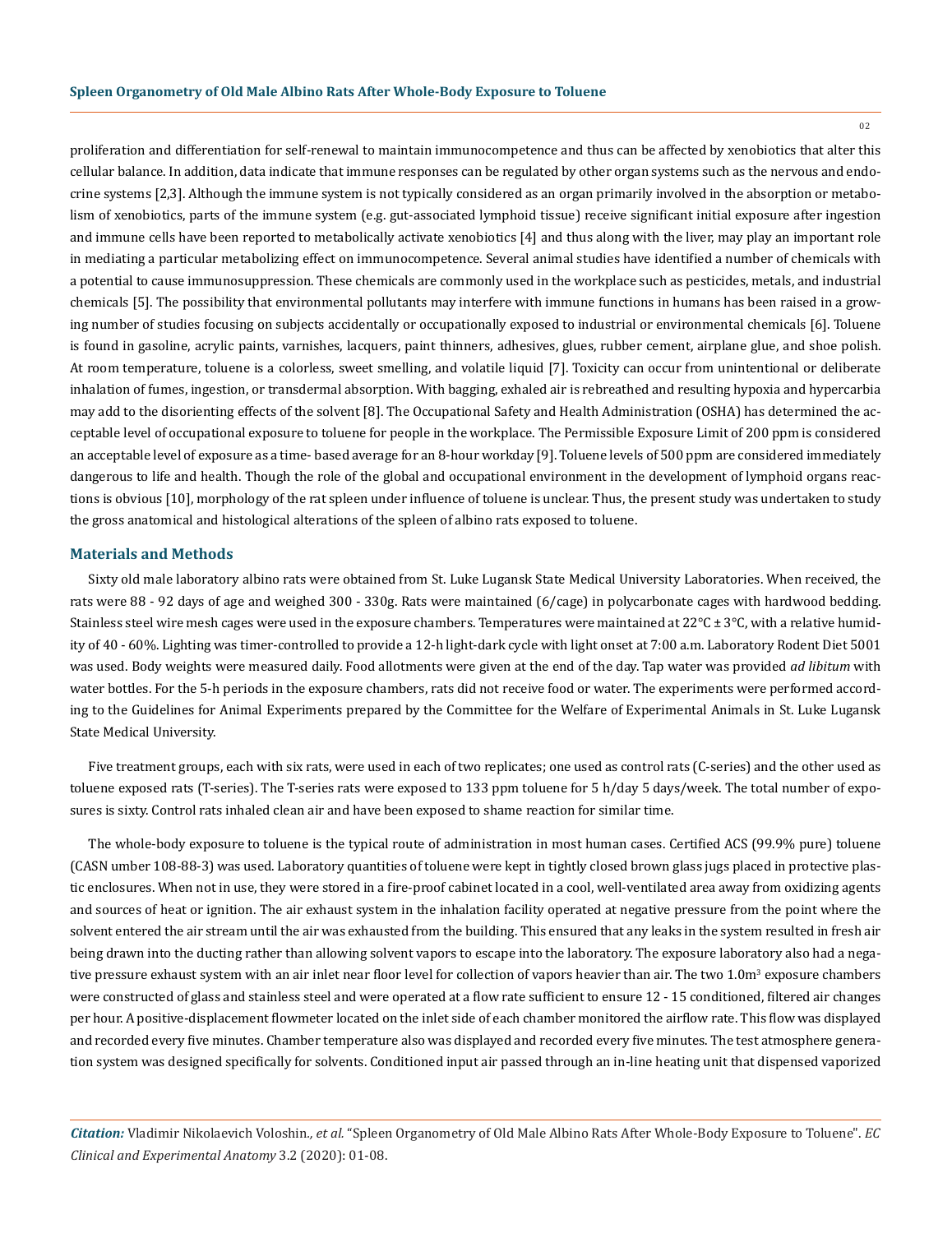toluene into the airstream. Toluene was introduced into the evaporator by adjustable pumps; the type of pump and flow rate depended upon the toluene concentration being generated. A microprocessor-based temperature controller heated the evaporators. The vapor was delivered through a stainless steel duct system to the animal chamber inlets. Actual toluene concentrations for exposure groups were determined by monitoring the chamber atmospheres using a dedicated M200 gas chromatography system. The gas chromatograph readings were stored in a computer for analysis. Air from chamber was sampled every fifteen minutes.

T-series groups of animals (133 ppm) were placed in one chamber and the remaining C-series animals were placed in a second chamber (0 ppm). Once the animals of T-series were placed in the exposure chambers, it took about fifteen minutes for the toluene to reach the desired concentration. After 5h, the toluene supply was turned off; it then took about fifteen minutes for the toluene concentration to drop to near 0 mg/m<sup>3</sup>. One (1st group), seven (2nd group), sixteen (3rd group), thirty one (4<sup>th</sup> group) and sixty one (5<sup>th</sup> group) days after the last exposure to toluene, rats were weighed and decapitated. Spleens were weighted and were harvested from control and T-series rats.

Spleens were removed from decapitated rats, weighed and photographed using Video Presenter SVP-5500 (Samsung Techwin Co. LTD, Korea) and the scale. Using the software ImageJ1.46r (Wayne Rasband National Institutes of Health, USA; http://rsb.info.nih.gov/ij/) the length, width and thickness of the spleen were measured. Statistical analyses were performed using one way analysis of variance (ANOVA) followed by a post hoc test. The distribution of data was checked for normality by the Kolmogorov– Smirnov test. Numeric data for each A-series p value of < 0.05 was regarded as significant. Statistical analysis was performed by the Statistica software (StatSoft, Inc., USA; http:// www.statsoft.com).

#### **Results**

The average body weight of rats in group 1 exposed to toluene was 366.67g, while the data of the control group was at the level of 373.33g, which is 1.78% (p = 0,557) above the values of the series C. Rats that were withdrawn from the experiment 7 days after cessation of toluene had a body weight of  $362.50g$ . This parameter was  $98.46\%$  (p = 0.718) to the value of the corresponding control group. The maximum value of this indicator in rats of 3 group T series was 395g and the minimum - 331g. The average was 361.00g, which is 2.65% (p = 0.494) below the control values. Rats withdrawn from the experiment 30 and 60 days after toluene cessation had a body weight of 386.17g and 383.33g, respectively, which was 102.97% (p = 0.256) and 103.84% (p = 0,275) to the indicators of the control series. The increase in body weight in the last groups of animals of the first series amounted to 45.00g (13.19%) and 40.66% (11.87%).

The absolute weight of the spleens of rats of group 1 of series T was fixed at 1233,50 mg, which is 7,25% ( $p = 0.030$ ) above the values of the corresponding control group and allows to confirm the statistical probability of the difference between the mean values of these groups. Rats that were withdrawn from the experiment 7 days after the cessation of toluene had an average spleen weight of 1070.83 mg, which was 102.16% (p = 0.446). The maximum value of organ weight in rats of group 3 was at the level of 1393g and the minimum - 1254g. The mean value of the absolute weight of the spleen was 1316.67 mg, which was above the control values by 6.77% (p = 0.078). Rats that were withdrawn from the experiment 30 days after the cessation of toluene had an organ weight of 1134.67 mg. This indicator was not statistically significantly higher than the data of the respective control group by 5.75% (p = 0.109). The weight of the organ of rats of group 5 of series T was at the level of 1217.33 mg, which was  $103.11\%$  (p = 0.222) before control (Table 1).

The mean of the relative weight of the spleen in rats of group 1, which were exposed to toluene, statistically significantly exceeded the 9.56% (p = 0,041) and was 337.60 mg/100g. The highest was 375 mg/100g and the lowest - 300.52 mg/100g. The rats that were withdrawn from the experiment 7 days after the cessation of toluene had a relative body weight of 279.12 mg/100g, 3.98% ( $p = 0.470$ ) more than the corresponding control group. In the 3 and 4 groups of rats, this indicator was found to be 267.29 mg/100g and 294.16 mg/100g, respectively. This amounted to 80.32% ( $p = 0.095$ ) and 102.83% ( $p = 0.338$ ) to the control indicators. The maximum value of the relative weight of the spleen in the 5 group of animals exposed to toluene was recorded at 351.08 mg/100g and the minimum - at 289.25 mg/100g. The average value of the relative weight of the spleen was  $318,67$  mg/100g, which is  $0.63\%$  (p = 0.890) below control (Table 1).

*Citation:* Vladimir Nikolaevich Voloshin*., et al.* "Spleen Organometry of Old Male Albino Rats After Whole-Body Exposure to Toluene". *EC Clinical and Experimental Anatomy* 3.2 (2020): 01-08.

03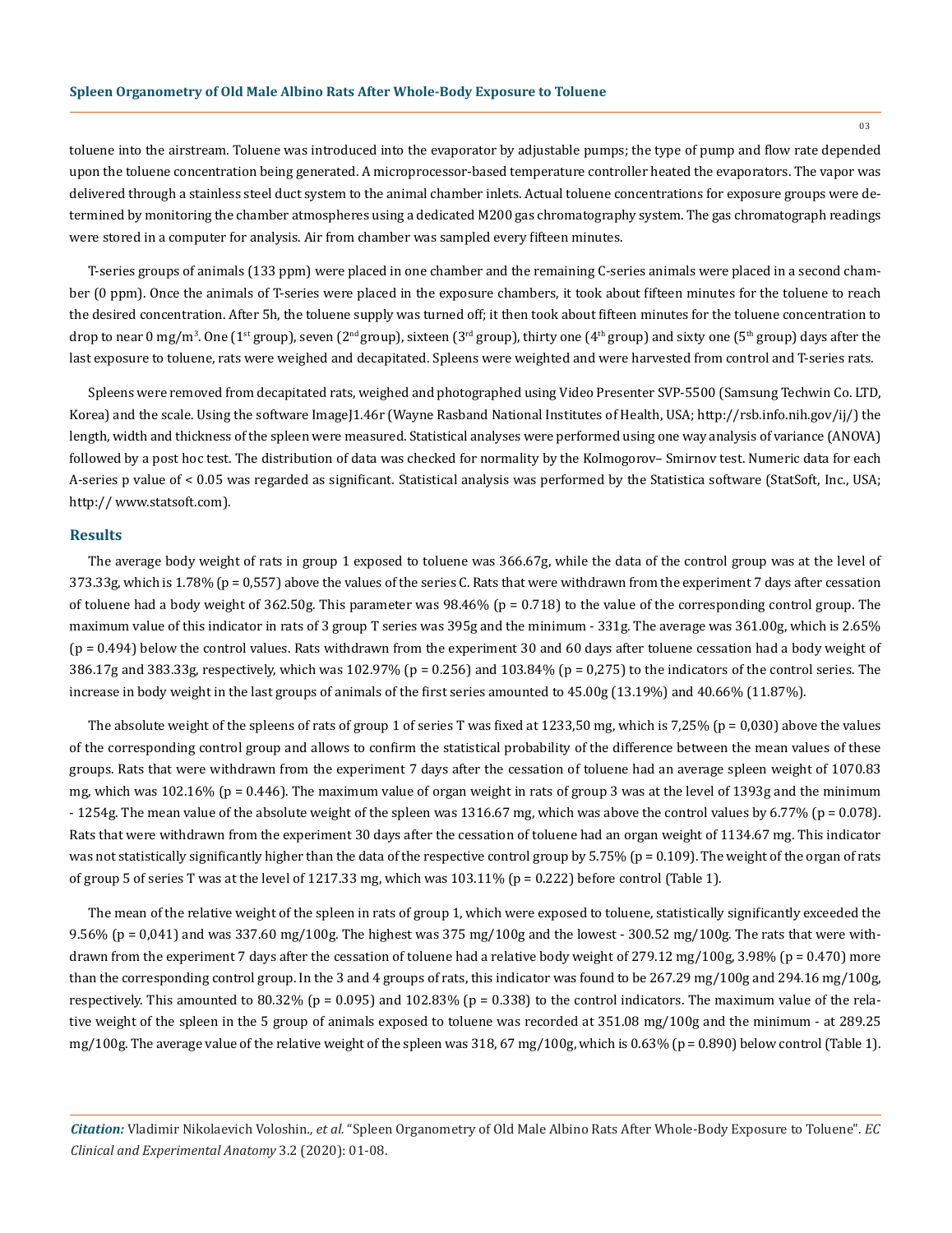| <b>Series</b> | <b>Groups</b>  | Absolute weight (mg) |           | Relative weight (mg/100g body weight) |           |  |  |
|---------------|----------------|----------------------|-----------|---------------------------------------|-----------|--|--|
|               |                | <b>Mean</b>          | <b>SD</b> | <b>Mean</b>                           | <b>SD</b> |  |  |
| Control       | 1              | 1150,17              | 63,75     | 308,15                                | 9,82      |  |  |
|               | 2              | 1048,17              | 54,37     | 285,74                                | 26,66     |  |  |
|               | 3              | 1233,17              | 88,62     | 332,77                                | 21,88     |  |  |
|               | $\overline{4}$ | 1073,00              | 62,73     | 286,06                                | 3.44      |  |  |
|               | 5              | 1180,67              | 40,03     | 320,68                                | 22,90     |  |  |
| Toluene       | 1              | 1233.50*             | 49,47     | 337,60*                               | 29.06     |  |  |
|               | $\overline{2}$ | 1070,83              | 44,11     | 297,12                                | 25,75     |  |  |
|               | 3              | 1316,67              | 54,44     | 267,29                                | 40.30     |  |  |
|               | $\overline{4}$ | 1134,67              | 58,74     | 294,16                                | 19,43     |  |  |
|               | 5              | 1217,33              | 56,07     | 318,67                                | 25,92     |  |  |

In one group of animals of series T, the length of the organ slightly exceeded the indicators of the control series (Table 2). This difference was 3.24% (p = 0.114). Rats that were withdrawn from the experiment 7 and 15 an organ length of 41.64 mm and 43.04 mm, respectively. In the 4 and 5 groups of rats, the average length of the organ was  $104.71\%$  (p = 0.076) and 97.82% (p = 0.282) to the data of the corresponding groups of the control series. The width of the spleen of rats exposed to toluene in all groups exceeded the values of the control series. However, the difference with the control data was statistically insignificant. Thus, in 1 and 2 groups of animals, the width of the spleen was 8.65 mm and 9.02 mm, which was 102.25% ( $p = 0.622$ ) and 101.69% ( $p = 0.545$ ) to the indicators of the respective groups of the control series. Rats withdrawn from the experiment 30 and 60 days after toluene cessation had an organ width of 9.27 mm and 10.14 mm, respectively. The average index of the thickness of the spleens of rats of group 1 of the series T was 4.85 mm, which is 3.85% (p = 0.357) above the control values. Rats withdrawn from the experiment 15 and 30 days after toluene cessation had an organ thickness of 4.91 mm and 4.97 mm, which was  $100.40\%$  (p = 0.729) and  $103.11\%$  (p = 0.927) to the control indicators (Table 2).

| <b>Series</b> |               | Length (mm) |           | Width (mm)  |           | <b>Thickness (mm)</b> |           |
|---------------|---------------|-------------|-----------|-------------|-----------|-----------------------|-----------|
|               | <b>Groups</b> | <b>Mean</b> | <b>SD</b> | <b>Mean</b> | <b>SD</b> | <b>Mean</b>           | <b>SD</b> |
| Control       | $\mathbf{1}$  | 39,78       | 1,34      | 8,46        | 0.69      | 4,67                  | 0,37      |
|               | 2             | 42,96       | 1,53      | 8,87        | 0,52      | 4,79                  | 0,30      |
|               | 3             | 41,85       | 1,14      | 8,63        | 0.65      | 4,83                  | 0,43      |
|               | 4             | 42,22       | 1,65      | 9,05        | 0,64      | 4,95                  | 0,34      |
|               | 5             | 42,70       | 1,71      | 8,94        | 0,64      | 4,81                  | 0,29      |
|               | $\mathbf{1}$  | 41,07       | 1,25      | 8,65        | 0,61      | 4,85                  | 0,27      |
|               | 2             | 41,64       | 1,21      | 9,02        | 0,34      | 4,83                  | 0,28      |
| Toluene       | 3             | 43,04       | 2,38      | 8,79        | 0.67      | 4,91                  | 0,31      |
|               | 4             | 44,21       | 1,83      | 9,27        | 0.43      | 4,97                  | 0,28      |
|               | 5             | 41,77       | 1,04      | 10,14       | 0,51      | 4,96                  | 0,33      |

*Table 2: Sizes of the spleen of control rats and animals exposed to toluene.*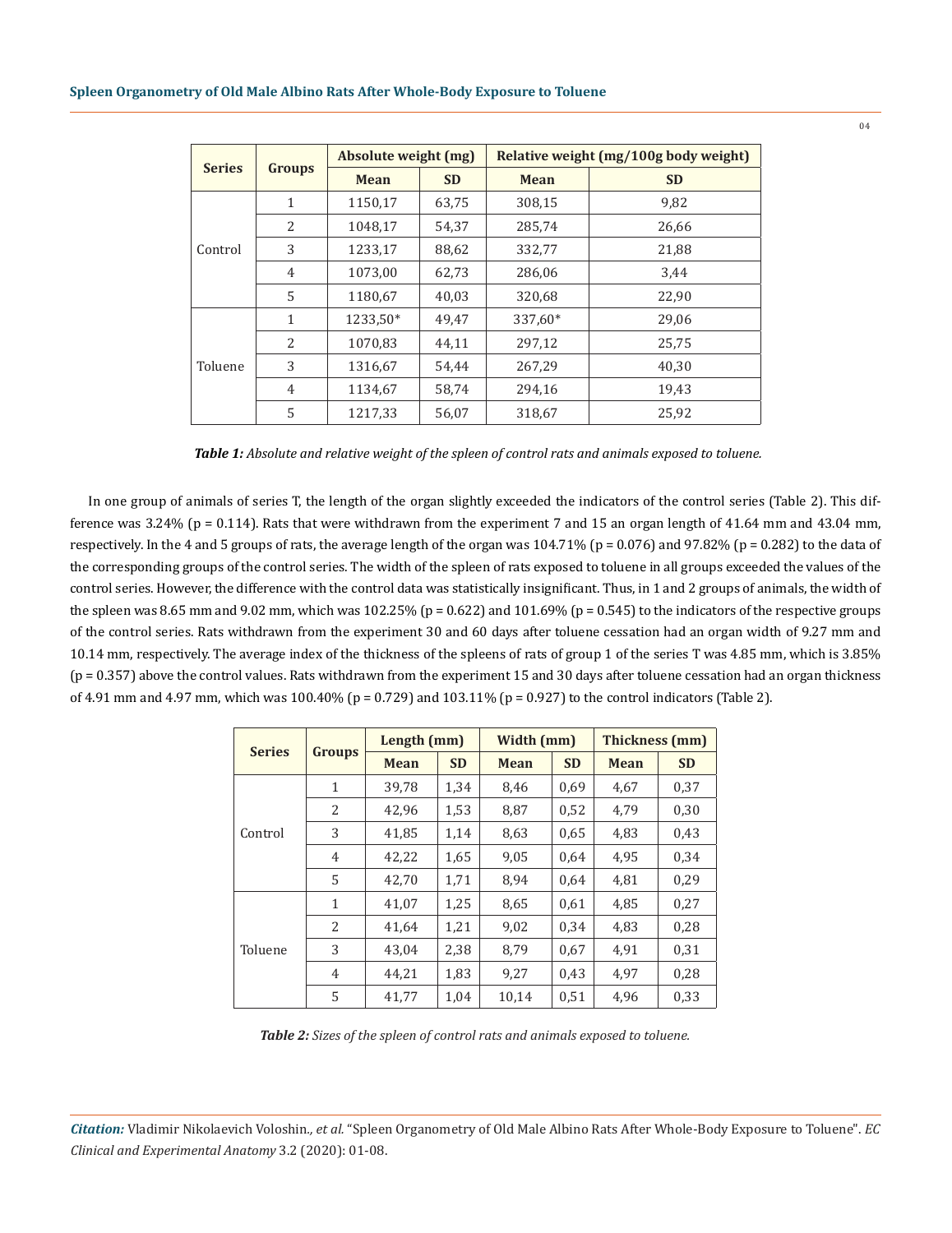#### **Discussion and Conclusion**

Toluene is among the ingredients of various materials that humans can face during daily life, such as paints, paint thinners, adhesives, fingernail polish and gasoline. In addition, there are increased risk groups that are exposed to toluene occupationally. In this study, we measured the effect of toluene on anatomy of the spleen of albino rats. Currently there are no previous studies that have shown the effects of toluene exposure on rodent spleen morphology. In previous studies, the significant effect of low concentration of toluene on the immune system organs [11] has no shown. It was indicated a decrease in thymus weight when exposed to high concentrations of the reagent [12]. So, to our knowledge, this is the first study examining the effect of toluene exposure in low concentration (133 ppm) on the size and histology of spleen in rats. Although spleen weight and histology are routinely examined in conventional toxicity studies, examples of significant changes are very few. Spleen weight is a relatively insensitive correlate of immunosuppression [13]. In most instances, spleen atrophy, especially in T cell areas, is associated with thymus atrophy [14]. Over the last several years, the histomorphologic assessment of the immune system has moved to the forefront of the tools for identifying immunotoxicity. Numerous scientific forums have attempted to address the sensitivity, specificity, and consistency of histopathology for identifying immunotoxicity risks of new chemical entities. Suggestions for advanced pathology training and harmonization of terminology have been proposed, and a "Best Practices" paper, along with an extensive monograph on the subject has been published [15,16], each with the intent of providing histopathologists with the tools necessary to accurately and consistently characterize alterations of the immune system [17,18]. The present results about body weight of animals exposed to toluene confirmed earlier studies. Thus, it was reported that final body weights of Fischer 344 rats exposed to toluene vapors at 2500 and 3000 ppm (9422 and 11,307 mg/m<sup>3</sup>, respectively) for 6.5 hours/day, 5 days/week for 15 weeks [19] were 15 and 25% lower in the males and 15 and 14% lower in the females of the 2500- and 3000-ppm groups compared to the controls, respectively. Although, Von Euler., *et al.* [20] exposed 30 male Sprague-Dawley rats to 80 ppm (302 mg/m<sup>3</sup>) toluene for 6 hours/day, 4 days/week for 4 weeks and shown no effects on body weight were reported. Similar results were shown on B6C3F1 mice exposed to 0, 120, 600, or 1200 ppm of toluene 6.5 hours/day, 5 days/week by Huff [21]. Tin-Tin Win-Shwe., *et al.* [22] investigated the effects of low-level toluene exposure on immunological biomarkers. They found that splenic T lymphocyte subsets and mRNA expression levels of Th1 cytokine IL-12, transcription factor T-bet, and Foxp3 were significantly suppressed in PND 21 male mice exposed to toluene. To investigate the effect of low-level toluene inhalation on immune regulation in an allergic mouse model, C3H/HeN mice were exposed to 0, 5, 50, or 500 ppm of toluene for 6 h/day, 5 days/week for 3 or 6 weeks. Exposure to 500 ppm significantly increased the expression of transcription factors STAT3, STAT4 and STAT5a mRNAs in spleen [23]. Other findings suggest that low-level toluene exposure and PGN stimulation from the late prenatal to early postnatal stage suppressed the splenic parameter related to Th1/Th2 immunity in infant mice [24]. To date there is no literature data about the changes in shape and spleen histology of animals exposed to toluene inhalation. In the current investigation we demonstrated that toluene treatment led to white pulp hyperplasia. The relative area of marginal zone and relative area of germinal centers of lymph follicles have increased. Our data coincide with the results of other authors, who observed hyperplasia of lymphoid tissue following exposure to certain toxic substances in monkeys [25] and rats [26]. We assume that toluene has an indirect effect on the structure of the spleen via disturbing the function of nervous system. Toluene is highly lipophilic, which accounts for its primary effects on the central nervous system (CNS). After crossing the blood-brain barrier, toluene, along with other volatile anesthetic agents, had been previously thought to inhibit neuronal transmission by causing a change in membrane or membrane protein conformation. Recent research has shown that interactions with several key brain neurotransmitters (i.e. Gama- -Amino Butyric Acid (GABA), glycine, glutamate, acetylcholine, dopamine) are responsible for the clinical effects seen [27]. Postmortem studies along with magnetic resonance imaging (MRI) findings have shown diffuse white matter demyelination and gliosis (solvent vapor/toluene leukoencephalopathy), which is postulated to be the end product by which chronic toxicity occurs, although the exact mechanism by which this occurs remains unclear [28]. Nerve fibers containing neuropeptides and neurotransmitters are observed in various lymphoid tissues where they directly come in contact with immune cells such as lymphocytes. Conversely, products of the immune system (i.e., cytokines) have been reported to affect neuroendocrine functions [29]. Additionally, various hormone receptors have been found on immune cells and a number of hormones have been reported to enhance (e.g. growth hormone, thyroid stimulating hormone, and prolactin), attenuate (e.g. gonadal steroids and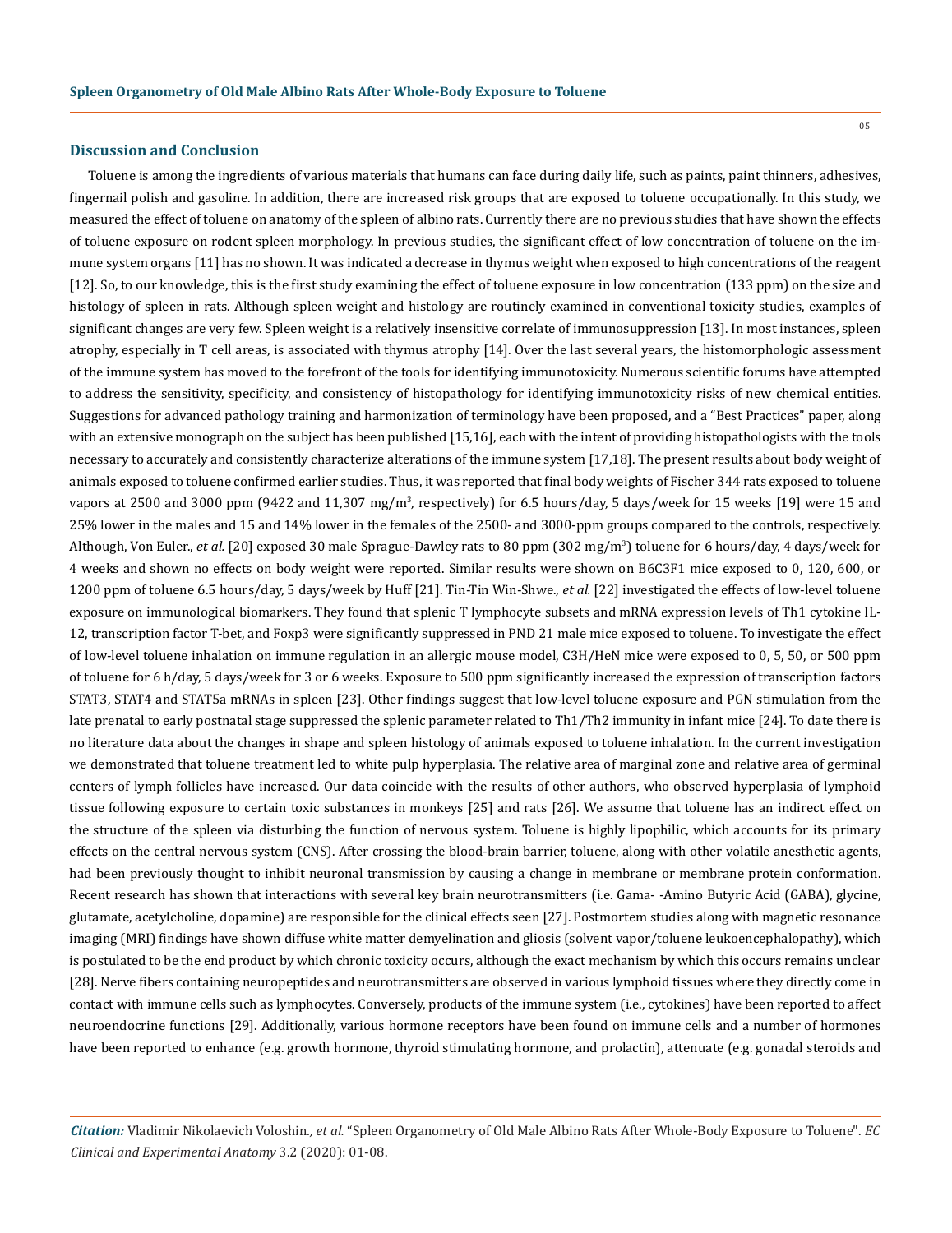endogenous opioids), or suppress (e.g. glucocorticoids and adrenocorticotropin) responses of the immune system [30]. Immune cells have also been reported to produce various peptide and protein hormones such as growth hormone [31], prolactin [32], luteinizing hormone, thyrotropin stimulating hormone, and adrenocorticotropin [33]. Immune cell function is altered following the exogenous addition of neurotransmitters, neuropeptides, or cytokines in vitro. Thus, if a xenobiotic found in the environment alters the production or release of neurotransmitters and neuropeptides, it may also alter the function of the immune system. In addition, number of haemosiderinbearing cells in the spleen under these conditions increases. This is probably due to increased levels of destruction of red blood cells in the pulp. The data regarding stress induced changes in the spleen, as to increase the represented by the increased area of the white pulp and its compartments, were reported by other authors who have noted increasing proliferation of lymphoid tissue in the peripheral organs of the immune system under conditions of stress factors. Since toluene is a widely used material and there are many people exposed to it, toluene exposure becomes a major public health problem making the results of this study important. Future studies on toluene exposure should focus on clarifying organometry and histology of thymus as central lymphoid organ.

#### **Conflicts of Interests**

The authors declare that there is no conflict of interest.

#### **Source of Funding**

None.

## **Bibliography**

- 1. [Iwasaki A and R Medzhitov. "Regulation of adaptive immunity by the innate immune system".](https://www.ncbi.nlm.nih.gov/pubmed/20075244) *Science* 327 (2010): 291-295.
- 2. Rey A., *et al*[. "When immune-neuroendocrine interactions are disrupted: experimentally induced arthritis as an example".](https://www.researchgate.net/publication/41409020_When_Immune-Neuro-Endocrine_Interactions_Are_Disrupted_Experimentally_Induced_Arthritis_as_an_Example) *Neuroimmunomodulation* [17 \(2010\): 165-168.](https://www.researchgate.net/publication/41409020_When_Immune-Neuro-Endocrine_Interactions_Are_Disrupted_Experimentally_Induced_Arthritis_as_an_Example)
- 3. Tometten M., *et al*[. "Nerve growth factor in reproductive biology: link between the immune, endocrine and nervous system?"](https://www.ncbi.nlm.nih.gov/pubmed/16129960) *Chemical [Immunology and Allergy](https://www.ncbi.nlm.nih.gov/pubmed/16129960)* 89 (2005): 135-148.
- 4. Hemdan NYA., *et al*[. "The role of T helper \(TH\) 17 cells as a double-edged sword in the interplay of infection and autoimmunity with a](https://www.ncbi.nlm.nih.gov/pmc/articles/PMC3787652/)  [focus on xenobiotic-induced immunomodulation".](https://www.ncbi.nlm.nih.gov/pmc/articles/PMC3787652/) *Clinical and Developmental Immunology* (2013): 374769.
- 5. Michaud M., *et al*[. "Autophagy dependent anticancer immune responses induced by chemotherapeutic agents in mice".](https://www.researchgate.net/publication/51884214_Autophagy-Dependent_Anticancer_Immune_Responses_Induced_by_Chemotherapeutic_Agents_in_Mice) *Science* 334 [\(2011\): 1573-1577.](https://www.researchgate.net/publication/51884214_Autophagy-Dependent_Anticancer_Immune_Responses_Induced_by_Chemotherapeutic_Agents_in_Mice)
- 6. Vandenberg LN., *et al*[. "Hormones and endocrine-disrupting chemicals: low-dose effects and nonmonotonic dose responses".](https://www.ncbi.nlm.nih.gov/pubmed/22419778) *Endocrine Reviews* [33 \(2012\): 378-345.](https://www.ncbi.nlm.nih.gov/pubmed/22419778)
- 7. [Gopinath M and R Dhanasekar. "Microbial degradation of toluene".](https://www.researchgate.net/publication/280718216_Microbial_degradation_of_toluene) *African Journal of Biotechnology* 11 (2012): 16210-16219.
- 8. [Angel MJ and GB Young. "Metabolic encephalopathies".](https://www.ncbi.nlm.nih.gov/pubmed/22032664) *Neurologic Clinics* 29 (2011): 837-882.
- 9. Hanley KW., *et al*[. "Exposure to o-toluidine, aniline, and nitrobenzene in a rubber chemical manufacturing plant: A retrospective expo](https://www.ncbi.nlm.nih.gov/pubmed/22708702)sure assessment update". *[Journal of Occupational and Environmental Hygiene](https://www.ncbi.nlm.nih.gov/pubmed/22708702)* 8 (2012): 478-490.
- 10. [Rossi F and A. Nicolini. "Investigation on thermophysical properties of thymic cell cultures exposed to electromagnetic fields".](http://www.ccsenet.org/journal/index.php/ep/article/view/19397) *Envi[ronment and Pollution](http://www.ccsenet.org/journal/index.php/ep/article/view/19397)* 2 (2013): 11-18.
- 11. Poon R., *et al*[. "Inhalation toxicity study of methanol, toluene, and methanol/toluene mixtures in rats: effects of 28-day exposure".](https://www.ncbi.nlm.nih.gov/pubmed/7855870)  *[Toxicology and Industrial Health](https://www.ncbi.nlm.nih.gov/pubmed/7855870)* 10 (1994): 231-245.

*Citation:* Vladimir Nikolaevich Voloshin*., et al.* "Spleen Organometry of Old Male Albino Rats After Whole-Body Exposure to Toluene". *EC Clinical and Experimental Anatomy* 3.2 (2020): 01-08.

06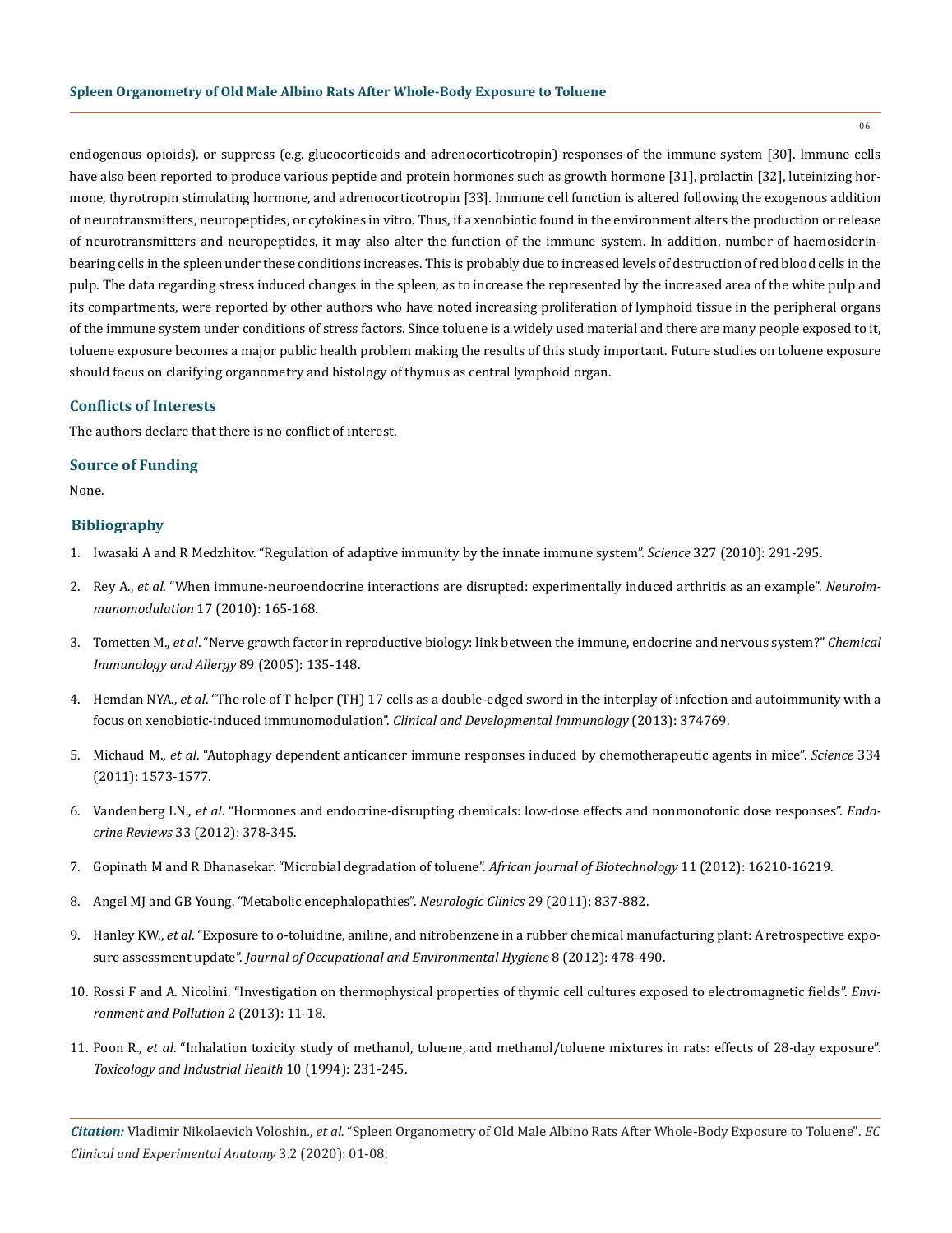- 12. Ono A., *et al*[. "Reproductive and developmental toxicity studies of toluene. II. Effects of inhalation exposure on fertility in rats".](https://www.ncbi.nlm.nih.gov/pubmed/9037260) *Journal [of Environmental Pathology, Toxicology and Oncology](https://www.ncbi.nlm.nih.gov/pubmed/9037260)* 1 (1996): 9-20.
- 13. Nain S., *et al*[. "Immunotoxicity and disease resistance in Japanese quail \(Corturnixcoturnix japonica\) exposed to malathion".](https://www.ncbi.nlm.nih.gov/pubmed/21448623) *Ecotoxicology* [20 \(2011\): 892-900.](https://www.ncbi.nlm.nih.gov/pubmed/21448623)
- 14. [Tomlinson MJ. "Tissue engineering the thymus and secondary lymphoid organs".](https://www.researchgate.net/publication/236867949_Tissue_Engineering_the_Thymus_and_Secondary_Lymphoid_Organs) *Journal of Postdoctoral Research* 1 (2013): 12-27.
- 15. Haley P., *et al*[. "STP position paper: best practices guideline for the routine pathology evaluation of the immune system".](https://www.ncbi.nlm.nih.gov/pubmed/15805080) *Toxicology Pathology* [33 \(2005\): 404-407.](https://www.ncbi.nlm.nih.gov/pubmed/15805080)
- 16. [Maronpot RR. "A monograph of histomorphologic evaluation of lymphoid organs".](https://www.ncbi.nlm.nih.gov/pubmed/17067936) *Toxicology Pathology* 34 (2006): 409-496.
- 17. Zhang R., *et al*[. "Systemic immune system alterations in early stages of Alzheimer's disease".](https://www.ncbi.nlm.nih.gov/pubmed/23380586) *Journal of Neuroimmunology* 256 (2013): [38-42.](https://www.ncbi.nlm.nih.gov/pubmed/23380586)
- 18. Hovden H., *et al*[. "Immune system alterations in amyotrophic lateral sclerosis".](https://www.ncbi.nlm.nih.gov/pubmed/23550891) *Acta Neurologica Scandinavica* 128 (2013): 287-296.
- 19. [NTP \(National Toxicology Program\). Toxicology and carcinogenesis studies of toluene \(CAS No. 108-88-3\) in F344/N rats and B5C3F1](https://www.ncbi.nlm.nih.gov/pubmed/12692650) [mice \(inhalation studies\). Public Health Service, U.S. Department of Health and Human Services; NTP TR 371 \(1990\).](https://www.ncbi.nlm.nih.gov/pubmed/12692650)
- 20. Huerta-Rivas A., *et al*[. "Toluene impairs learning and memory, has antinociceptive effects, and modifies histone acetylation in the den](https://www.ncbi.nlm.nih.gov/pubmed/22497993)tate gyrus of adolescent and adult rats". *[Pharmacology Biochemistry and Behavior](https://www.ncbi.nlm.nih.gov/pubmed/22497993)* 102 (2012): 48-57.
- 21. [Huff J. "Absence of carcinogenic activity in Fischer rats and B6C3F1 mice following 103-week inhalation exposures to toluene".](https://www.ncbi.nlm.nih.gov/pubmed/12848242) *Inter[national Journal of Occupational and Environmental Health](https://www.ncbi.nlm.nih.gov/pubmed/12848242)* 9 (2003): 138-146.
- 22. Win-Shwe T-T., *et al*[. "Developmental stage-specific changes in immunological biomarkers in male C3H/HeN mice after early life tolu](https://www.ncbi.nlm.nih.gov/pubmed/22057034)ene exposure". *Toxicology Letters* [208 \(2012\): 133-141.](https://www.ncbi.nlm.nih.gov/pubmed/22057034)
- 23. Fujimaki H., *et al*[. "Dysregulation of immune responses in an allergic mouse model following low-level toluene exposure".](https://www.ncbi.nlm.nih.gov/pubmed/21601613) *Toxicology* [286 \(2011\): 28-35.](https://www.ncbi.nlm.nih.gov/pubmed/21601613)
- 24. Yamamoto S., *et al*[. "Suppression of Th1- and Th2-type immune responses in infant mouse spleen after prenatal and postnatal expo](https://www.ncbi.nlm.nih.gov/pubmed/19645570)[sure to low-level toluene and peptidoglycan".](https://www.ncbi.nlm.nih.gov/pubmed/19645570) *Inhalation Toxicology* 9 (2009): 793-802.
- 25. Spoor MS., *et al*[. "Characterization of age- and gender-related changes in the spleen and thymus from control cynomolgus macaques](https://www.ncbi.nlm.nih.gov/pubmed/18648098)  used in toxicity studies". *[Toxicologic Pathology](https://www.ncbi.nlm.nih.gov/pubmed/18648098)* 36 (2008): 695-704.
- 26. Frouin H., *et al*[. "Toxic effects of various pollutants in 11B7501 lymphoma B cell line from harbour seal \(Phocavitulina\)".](https://www.ncbi.nlm.nih.gov/pubmed/20116412) *Toxicology* [2-3 \(2010\): 66-76.](https://www.ncbi.nlm.nih.gov/pubmed/20116412)
- 27. Bencherifa M., *et al*[. "Alpha7 nicotinic cholinergic neuromodulation may reconcile multiple neurotransmitter hypotheses of schizo](https://www.ncbi.nlm.nih.gov/pubmed/22336089)phrenia". *[Medical Hypotheses](https://www.ncbi.nlm.nih.gov/pubmed/22336089)* 78 (2012): 594-600.
- 28. [Filley CM. "Toluene abuse and white matter: a model of toxic leukoencephalopathy".](https://www.ncbi.nlm.nih.gov/pubmed/23688693) *Psychiatric Clinics of North America* 36 (2013): [293-302.](https://www.ncbi.nlm.nih.gov/pubmed/23688693)
- 29. Bouronikou E., *et al*[. "Metabolism-related cytokine and hormone levels in the serum of patients with myelodysplastic syndromes".](https://www.researchgate.net/publication/235422083_Metabolism-Related_Cytokine_and_Hormone_Levels_in_the_Serum_of_Patients_with_Myelodysplastic_Syndromes) *Acta [Haematologica](https://www.researchgate.net/publication/235422083_Metabolism-Related_Cytokine_and_Hormone_Levels_in_the_Serum_of_Patients_with_Myelodysplastic_Syndromes)* 1 (2013): 27-33.